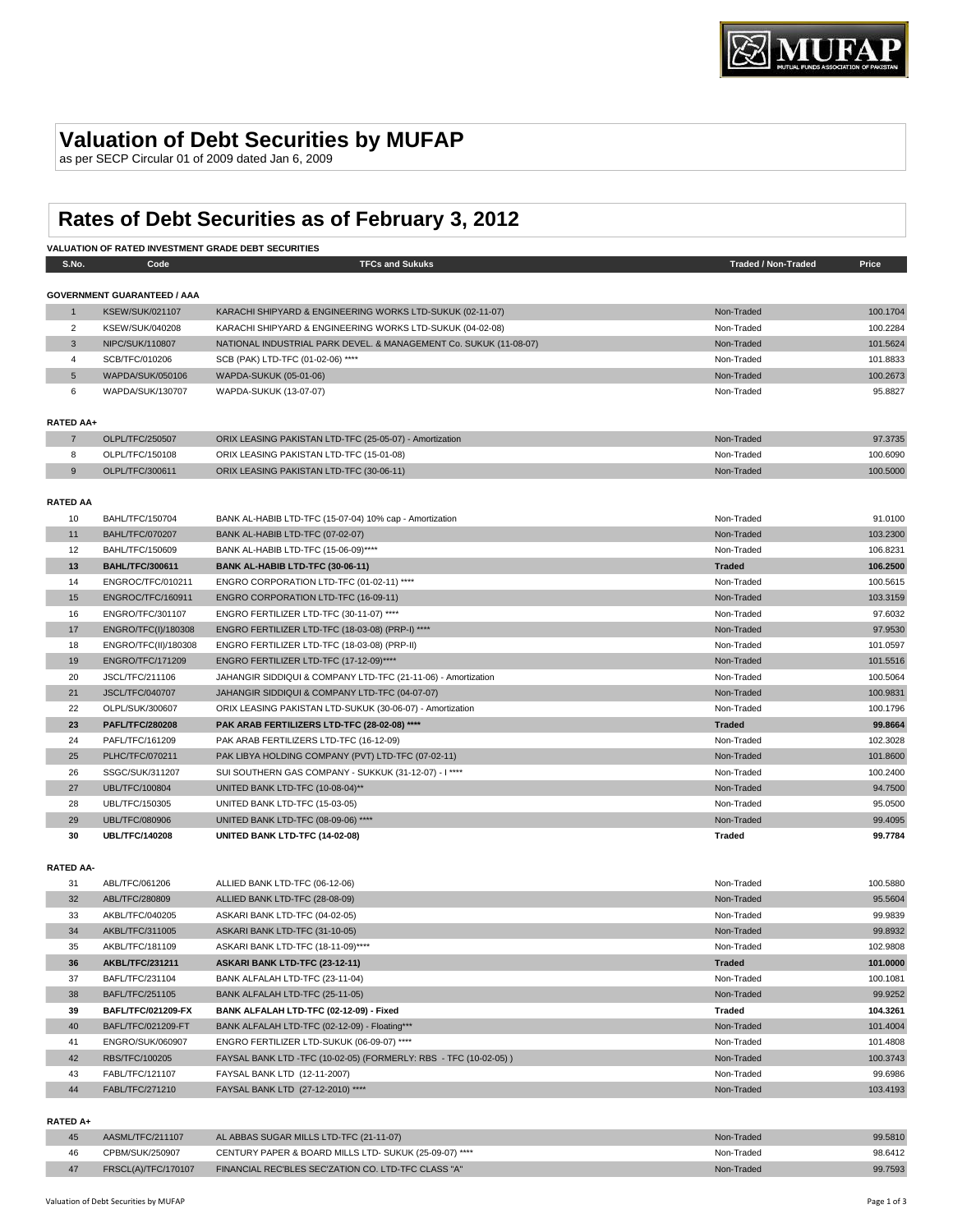

| 48 | FRSCL(B)/TFC/170107    | FINANCIAL REC'BLES SEC'ZATION CO. LTD-TFC CLASS "B" | Non-Traded | 100.6215 |
|----|------------------------|-----------------------------------------------------|------------|----------|
| 49 | <b>JDWS/TFC/230608</b> | JDW SUGAR MILLS LTD. TFC (23-06-08)                 | Non-Traded | 98.9372  |
| 50 | <b>NIB/TFC/050308</b>  | <b>NIB BANK LTD-TFC (05-03-08)</b>                  | Traded     | 97.7830  |
| 51 | PMCL/TFC/310506        | PAKISTAN MOBILE COMMUNICATION LTD-TFC (31-05-06)    | Non-Traded | 100,6769 |
| 52 | PMCL/TFC/281008        | PAKISTAN MOBILE COMMUNICATION LTD-TFC (28-10-08)    | Non-Traded | 98.3445  |
| 53 | <b>SCIL/SUK/020108</b> | SITARA CHEMICALS LTD - SUKUK - III (02-01-08)       | Non-Traded | 99.5127  |
| 54 | SNBL/TFC/050505        | SONERI BANK LTD-TFC (05-05-05)                      | Traded     | 99.3691  |
|    |                        |                                                     |            |          |

# **RATED A**

| 55 | EBL/SUK/080908         | EDEN BUILDERS LTD.- SUKUK (08-09-08)                      | Non-Traded | 99.1172 |
|----|------------------------|-----------------------------------------------------------|------------|---------|
| 56 | HBFC/SUK/080508        | HOUSE BUILDING FINANCE CORPORATION LTD - SUKUK (08-05-08) | Non-Traded | 97.5582 |
| 57 | <b>JDWS/SUK/190608</b> | JDW SUGAR MILLS LTD. SUKUK (19-06-08)                     | Non-Traded | 97.8378 |
| 58 | KASBS/TFC/270607       | KASB SECURITIES LTD- TFC (27-06-07) - Amortization        | Non-Traded | 99.8998 |
| 59 | OPTI/TFC/101007        | OPTIMUS LTD - TFC (10-10-07) ****                         | Non-Traded | 86.8189 |
| 60 | SMMTB/TFC/271011       | SUMMIT BANK LTD - TFC (27-10-11)                          | Non-Traded | 98.1235 |
|    |                        |                                                           |            |         |

## **RATED A-**

| 61                | AVH/TFC/300409          | AVARI HOTELS-TFC (30-04-09)                | Non-Traded | 96,4816 |
|-------------------|-------------------------|--------------------------------------------|------------|---------|
| 62                | SSML/SUK/270907         | SHAHMURAD SUGAR MILLS LTD-SUKUK (27-09-07) | Non-Traded | 99.4903 |
|                   |                         |                                            |            |         |
| <b>RATED BBB+</b> |                         |                                            |            |         |
| 63                | QTML/SUK/260908         | QUETTA TEXTILE MILLS LTD-SUKUK (26-09-08)  | Non-Traded | 92.6960 |
|                   |                         |                                            |            |         |
| <b>RATED BBB</b>  |                         |                                            |            |         |
| 64*               | WTL/TFC/071008          | WORLDCALL TELECOM LTD-TFC (07-10-08)       | Non-Traded | 86,9981 |
|                   |                         |                                            |            |         |
| <b>RATED BBB-</b> |                         |                                            |            |         |
| 65                | <b>TRIBL/TFC/040708</b> | TRUST INVESTMENT BANK LTD-TFC (04-07-08)   | Non-Traded | 93.8290 |

### **VALUATION OF RATED NON-INVESTMENT GRADE DEBT SECURITIES**

| S.No. | Code                  | <b>TFCs and Sukuks</b>                         | Traded / Non-Traded | Price   |
|-------|-----------------------|------------------------------------------------|---------------------|---------|
|       | AZLC/TFC/050907       | ALZAMIN LEASING CORPORATION LTD-TFC (05-09-07) | Non-Traded          | 75,0000 |
|       | BRRGM/TFC/070708      | BRR GUARDIAN MODARABA (07-07-08)               | Non-Traded          | 75,0000 |
| $2*$  | <b>EHL/SUK/311207</b> | EDEN HOUSING LTD.- SUKUK (31-12-07)            | Non-Traded          | 71.1437 |
| $A*$  | EIBL/TFC/150307       | ESCORTS INVESTMENT BANK LTD-TFC (15-03-07)     | Non-Traded          | 73.7356 |

### **VALUATION OF NON-RATED INVESTMENT GRADE DEBT SECURITIES**

| S.No. | code            | TFCs and Sukuks                                   | Traded / Non-Traded | Price    |
|-------|-----------------|---------------------------------------------------|---------------------|----------|
|       | DAWH/SUK/180907 | DAWOOD HERCULES-SUKUK (18-09-07)                  | Non-Traded          | 100.1948 |
|       | SEL/SUK/160707  | SITARA ENERGY LTD-SUKUK (16-07-07) - Amortization | Non-Traded          | 99.7290  |

#### **VALUATION OF NON-RATED DEBT SECURITIES**

| S.No. | Code                   | <b>TFCs and Sukuks</b>                                  | <b>Traded / Non-Traded</b> | <b>Price</b> |
|-------|------------------------|---------------------------------------------------------|----------------------------|--------------|
|       | JCL/TFC/101106         | JAVEDAN CEMENT LTD-TFC (10-11-06)                       | Non-Traded                 | 75,0000      |
| $2^*$ | <b>KCCL/SUK/131207</b> | KOHAT CEMENT-SUKKUK (20-12-07)                          | Non-Traded                 | 66.8024      |
| $3^*$ | SLCL/TFC/280306        | SECURITY LEASING CORPORATION LTD-PPTFC (28-03-06)       | Non-Traded                 | 70.3280      |
|       | SLCL/SUK/010607        | SECURITY LEASING CORPORATION LTD-SUKKUK (01-06-07) - I  | Non-Traded                 | 70.6825      |
| $5^*$ | SLCL/SUK/190907        | SECURITY LEASING CORPORATION LTD-SUKKUK (19-09-07) - II | Non-Traded                 | 70.6825      |

#### **VALUATION OF NON-PERFORMING DEBT SECURITIES**

| S.No.          | Code                     | <b>TFCs and Sukuks</b>                       | <b>Non-Performing Since</b> | <b>Traded / Non-Traded</b> | Price      |
|----------------|--------------------------|----------------------------------------------|-----------------------------|----------------------------|------------|
|                | PAFL/TFC/291107          | AGRITECH LTD-TFC (29-11-07)                  | 14/Jun/2010                 | Non-Traded                 | A/C to NPA |
| 2              | PAFL/TFC/140108          | AGRITECH LTD-TFC (14-01-08)                  | 02/Aug/2010                 | Non-Traded                 | A/C to NPA |
| 3              | PAFL/SUK/060808          | AGRITECH LTD-SUKUK (06-08-08)                | 23/Aug/2010                 | Non-Traded                 | A/C to NPA |
| 4              | PAFL/TFC/011208          | AGRITECH LTD-TFC (01-12-08)                  | 16/Jun/2010                 | Non-Traded                 | A/C to NPA |
| 5              | ٠                        | AGRITECH LTD (11%) - TFC (01-07-11)          | 17/Jan/2012                 | Non-Traded                 | A/C to NPA |
| 6              | $\overline{\phantom{a}}$ | AGRITECH LTD (0%) - TFC (01-07-11)           | 17/Jan/2012                 | Non-Traded                 | A/C to NPA |
| $\overline{7}$ | AAHL/TFC/230806          | AL ABBAS HOLDINGS (PVT) LTD-TFC (23-08-06)   | 07/Sep/2010                 | Non-Traded                 | A/C to NPA |
| 8              | AZLM/TFC/120508          | AL-ZAMIN LEASING MODARABA LTD-TFC (12-05-08) | 26/Aug/2010                 | Non-Traded                 | A/C to NPA |
| 9              | AML/SUK/120108           | AMTEX LTD.-SUKUK (21-01-08)                  | 06/Jan/2011                 | Non-Traded                 | A/C to NPA |
| 10             | ATML/SUK/150408          | ARZOO TEXTILE MILLS LTD-SUKUK (15-04-08)     | 02/Jan/2010                 | Non-Traded                 | A/C to NPA |
| 11             | ANL/TFC/200905           | AZGARD NINE LTD- TFC (20-09-05)              | 19/May/2010                 | Non-Traded                 | A/C to NPA |
| 12             | ANL/TFC/041207           | AZGARD NINE LTD- TFC (04-12-07) PP           | 21/Jun/2010                 | Non-Traded                 | A/C to NPA |
| 13             | <b>BNL/TFC/301108</b>    | BUNNY'S LTD. - TFC (30-11-08)                | 15/Jun/2011                 | Non-Traded                 | A/C to NPA |
| 14             | DCL/TFC/                 | <b>DEWAN CEMENT LTD</b>                      | 09/Jan/2009                 | Non-Traded                 | A/C to NPA |
| 15             | EHL/SUK/310308           | EDEN HOUSING LTD.- SUKUK (31-03-08)          | 06/May/2011                 | Non-Traded                 | A/C to NPA |